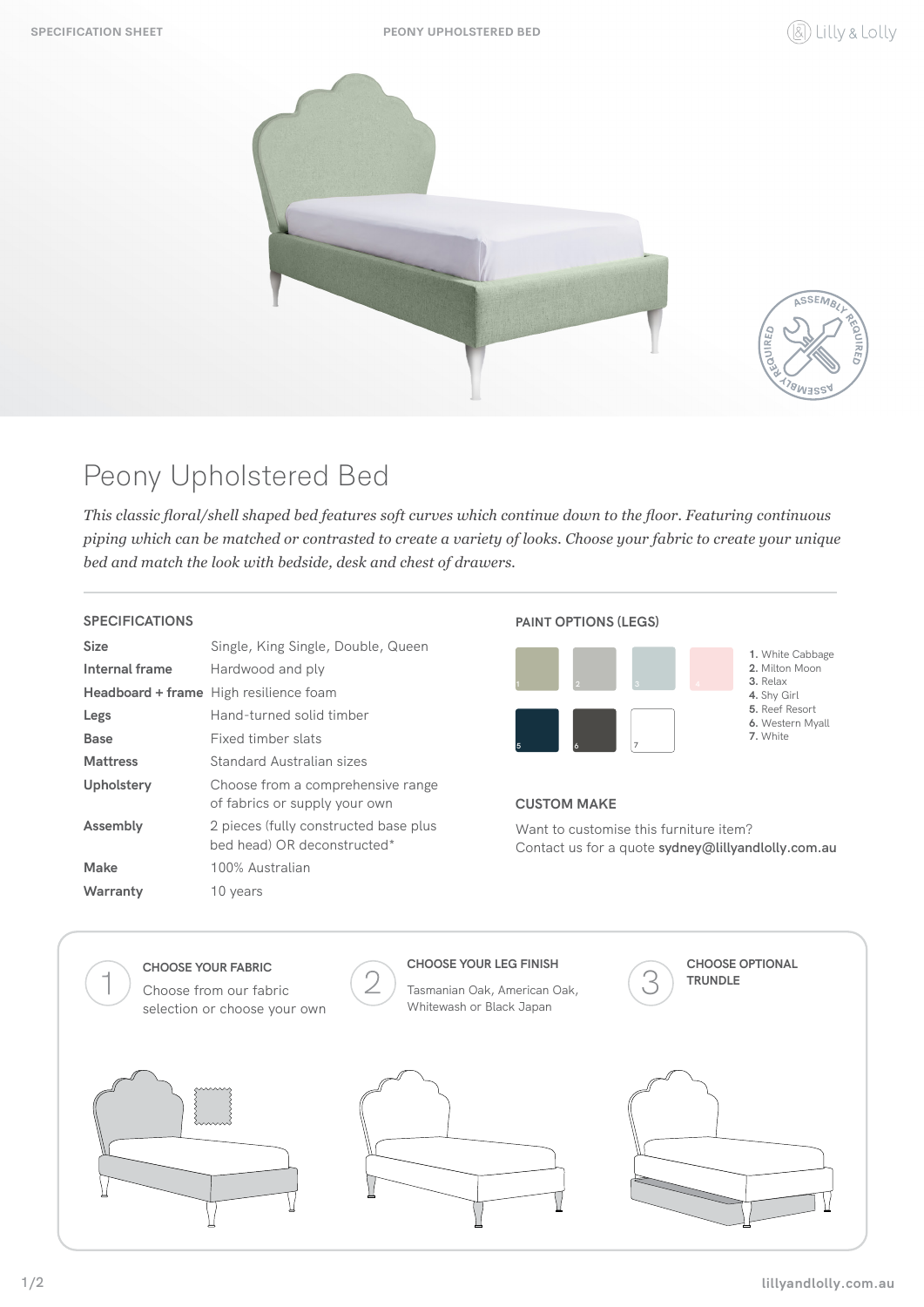

**lillyandlolly.com.au**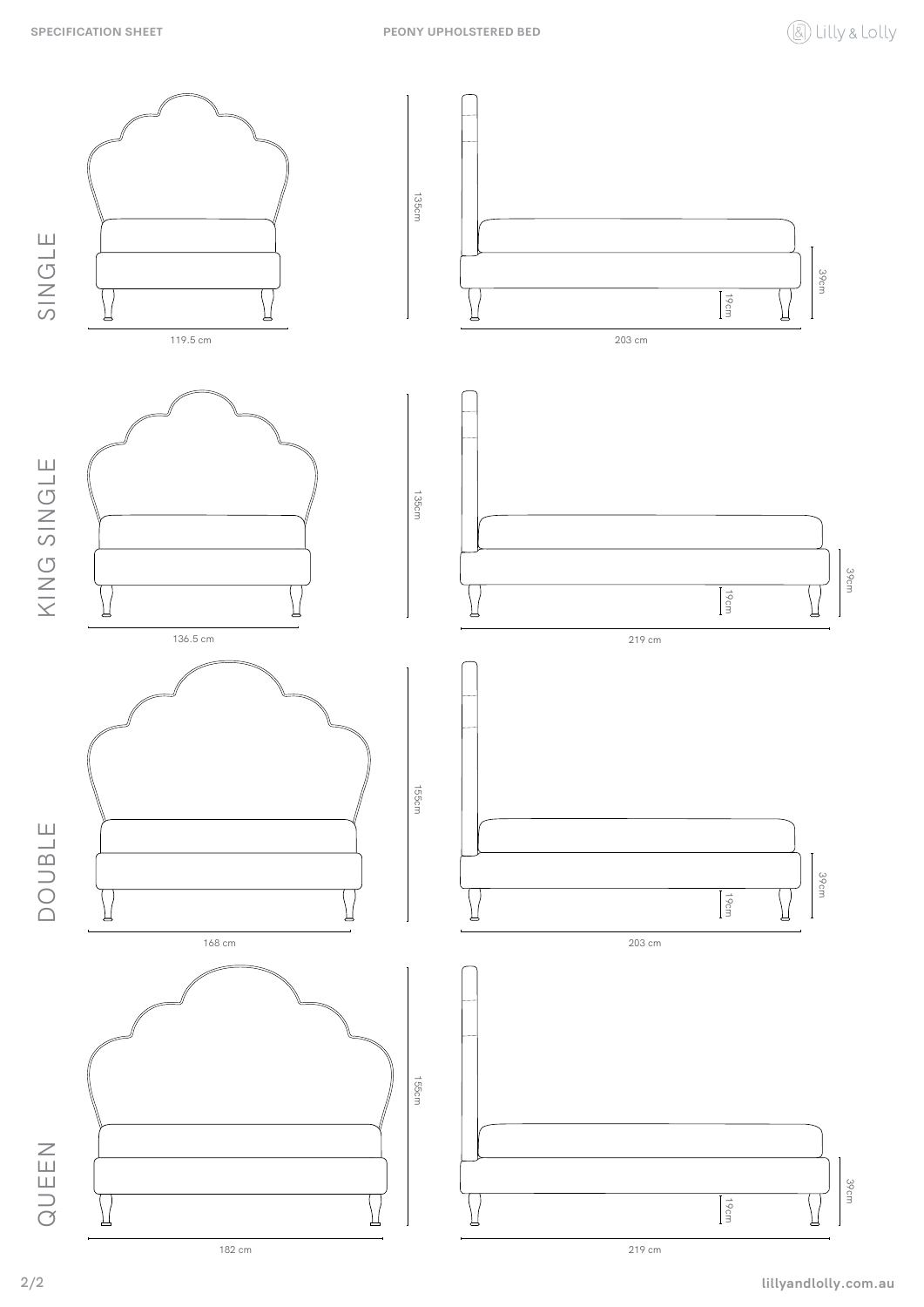



## Peony Chest of Drawers

*Peony presents European elegance and form with distinct tulip shaped legs and classic floral shaped curves.*

### **SPECIFICATIONS**

| Frame          | Composite Timber                |
|----------------|---------------------------------|
| <b>Drawers</b> | Hoop Pine                       |
| <b>Handles</b> | <b>Painted Timber</b>           |
| Legs           | Hand-turned solid timber        |
| <b>Runners</b> | Full extension                  |
| Add ons        | Glass top (5mm toughened glass) |
| Make           | 100% Australian                 |
| Warranty       | 10 years                        |
|                |                                 |

#### **CUSTOM MAKE**

Want to customise this furniture item? Contact us for a quote **sydney@lillyandlolly.com.au**

### **PAINT OPTIONS (FRAME, LEGS + HANDLES)**



**1.** White Cabbage

**2.** Milton Moon **3.** Relax

**4.** Shy Girl

**5.** Reef Resort

**6.** Western Myall

**7.** White



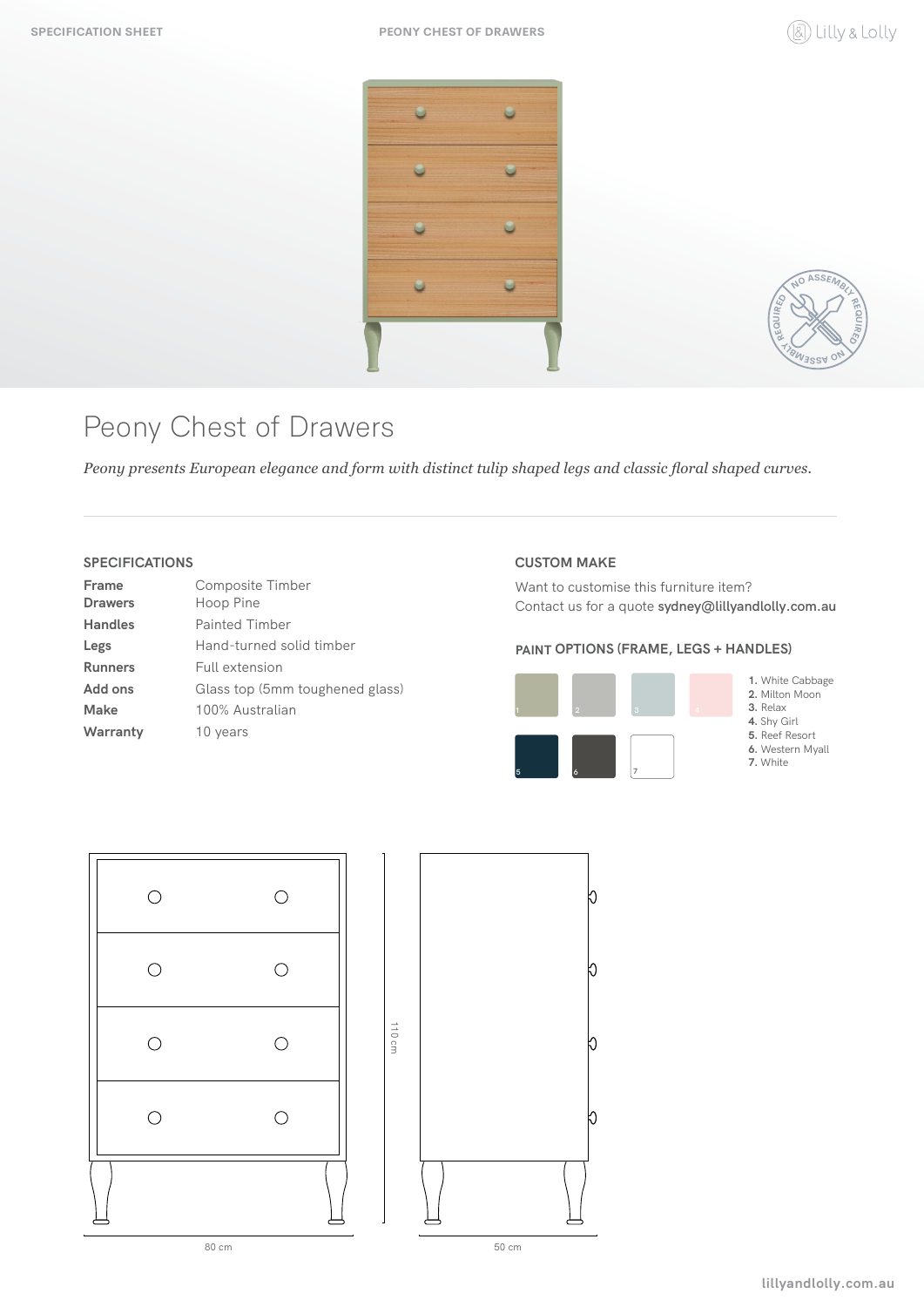



# Peony Desk

*Peony presents European elegance and form with distinct tulip shaped legs and classic floral shaped curves.*

## **SPECIFICATIONS**

| Frame          | Composite Timber                |
|----------------|---------------------------------|
| <b>Drawers</b> | Hoop Pine                       |
| <b>Handles</b> | Painted Timber                  |
| Legs           | Hand-turned solid timber        |
| <b>Runners</b> | Full extension                  |
| Add ons        | Glass top (5mm toughened glass) |
| Make           | 100% Australian                 |
| Warranty       | 10 years                        |

#### **PAINT OPTIONS (FRAME, LEGS + HANDLES)**



- **1.** White Cabbage **2.** Milton Moon
- **3.** Relax
- **4.** Shy Girl
- **5.** Reef Resort **6.** Western Myall
- **7.** White

### **CUSTOM MAKE**

Want to customise this furniture item? Contact us for a quote **sydney@lillyandlolly.com.au**